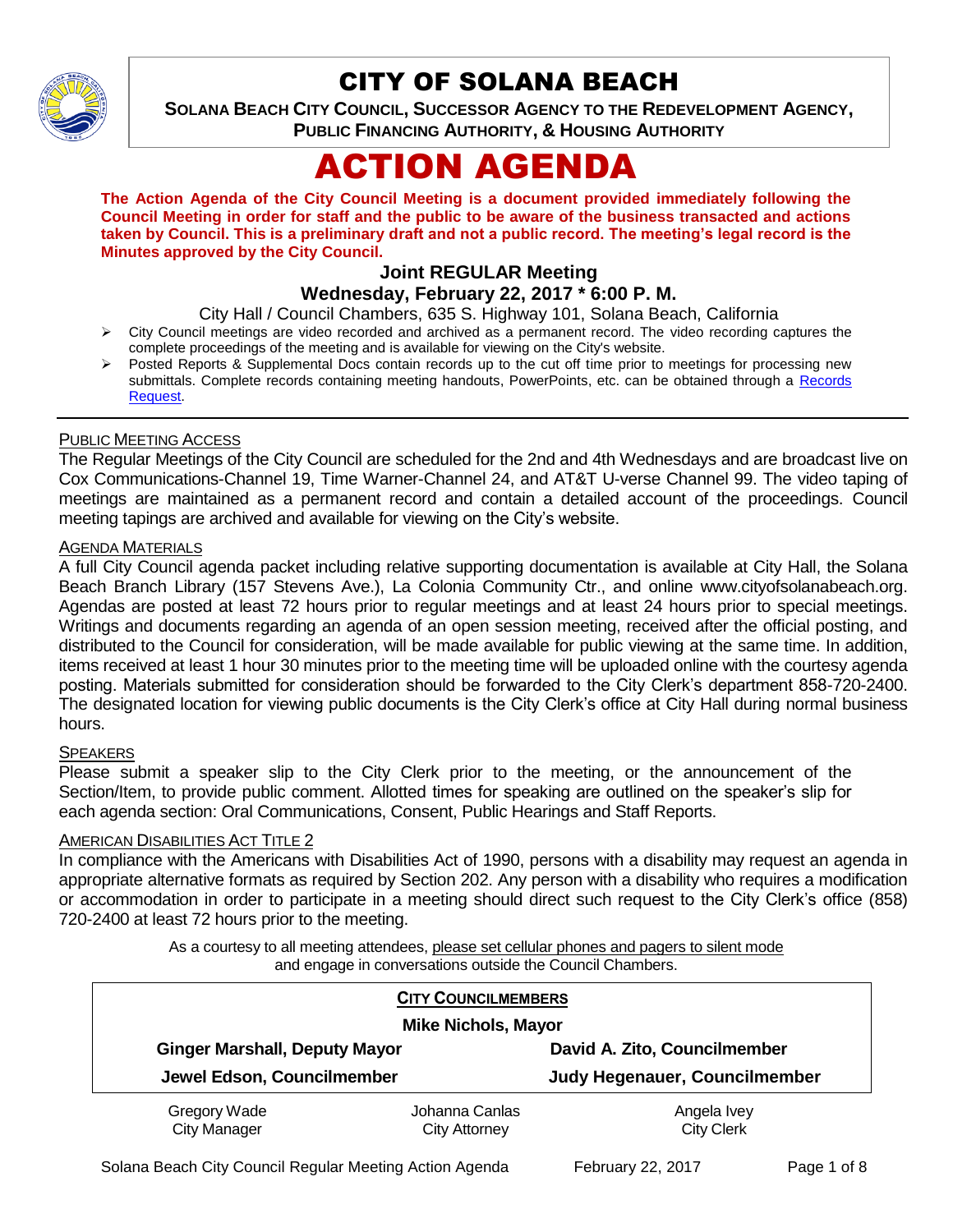## SPEAKERS:

Please submit your speaker slip to the City Clerk prior to the meeting or the announcement of the Item. Allotted times for speaking are outlined on the speaker's slip for Oral Communications, Consent, Public Hearings and Staff Reports.

#### READING OF ORDINANCES AND RESOLUTIONS:

Pursuant to Solana Beach Municipal Code Section 2.04.460, at the time of introduction or adoption of an ordinance or adoption of a resolution, the same shall not be read in full unless after the reading of the title, further reading is requested by a member of the Council. If any Councilmember so requests, the ordinance or resolution shall be read in full. In the absence of such a request, this section shall constitute a waiver by the council of such reading.

## **CALL TO ORDER AND ROLL CALL:**

## **CLOSED SESSION REPORT:** (when applicable)

## **FLAG SALUTE:**

## **APPROVAL OF AGENDA: COUNCIL ACTION: Approved 5/0**

**PRESENTATIONS:** Ceremonial items that do not contain in-depth discussion and no action/direction. San Dieguito River Park

## **ORAL COMMUNICATIONS:**

This portion of the agenda provides an opportunity for members of the public to address the City Council on items relating to City business and not appearing on today's agenda by submitting a speaker slip (located on the back table) to the City Clerk. Comments relating to items on this evening's agenda are taken at the time the items are heard. Pursuant to the Brown Act, no action shall be taken by the City Council on public comment items. Council may refer items to the City Manager for placement on a future agenda. The maximum time allotted for each presentation is THREE MINUTES (SBMC 2.04.190). Please be aware of the timer light on the Council Dais.

## **COUNCIL COMMUNITY ANNOUNCEMENTS / COMMENTARY:**

*An opportunity for City Council to make brief announcements or report on their activities. These items are not agendized for official City business with no action or substantive discussion.* 

## **A. CONSENT CALENDAR:** (Action Items) (A.1. - A.10.)

Items listed on the Consent Calendar are to be acted in a single action of the City Council unless pulled for discussion. Any member of the public may address the City Council on an item of concern by submitting to the City Clerk a speaker slip (located on the back table) before the Consent Calendar is addressed. Those items removed from the Consent Calendar by a member of the Council will be trailed to the end of the agenda, while Consent Calendar items removed by the public will be discussed immediately after approval of the Consent Calendar.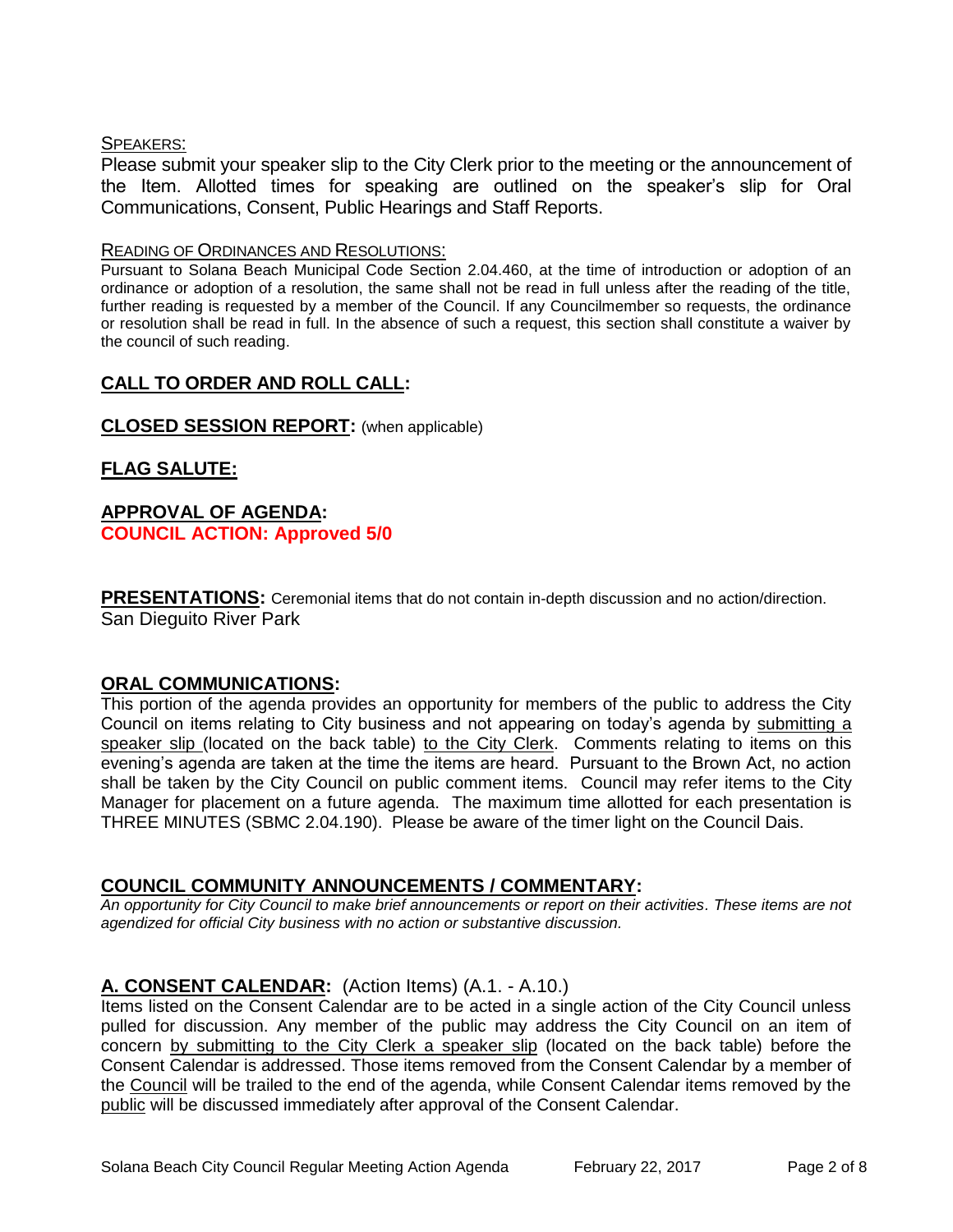## **A.1. Minutes of the City Council.**

Recommendation: That the City Council

1. Approve the Minutes of the City Council Meetings held January 11, 2017. See Approved Minutes [http://www.ci.solana-beach.ca.us/index.asp?SEC=F0F1200D-21C6-4A88-8AE1-](http://www.ci.solana-beach.ca.us/index.asp?SEC=F0F1200D-21C6-4A88-8AE1-0BC07C1A81A7&Type=B_BASIC) [0BC07C1A81A7&Type=B\\_BASIC](http://www.ci.solana-beach.ca.us/index.asp?SEC=F0F1200D-21C6-4A88-8AE1-0BC07C1A81A7&Type=B_BASIC) **COUNCIL ACTION: Approved 5/0**

## **A.2. Register Of Demands.** (File 0300-30)

Recommendation: That the City Council

## 1. Ratify the list of demands for December 31, 2016 through February 2, 2017. [Item A.2. Report \(click here\)](https://solanabeach.govoffice3.com/vertical/Sites/%7B840804C2-F869-4904-9AE3-720581350CE7%7D/uploads/Item_A.2._Report_(click_here)_02-22-17.PDF)

*Posted Reports & Supplemental Docs contain records up to the cut off time, prior to the start of the meeting, for processing new submittals. The final official record containing handouts, PowerPoints, etc. can be obtained through a Records Request to the City Clerk's Office.* **COUNCIL ACTION: Approved 5/0**

## **A.3. General Fund Adopted Budget for Fiscal Year 2016-2017 Changes.** (File 0330-30)

Recommendation: That the City Council

1. Receive the report listing changes made to the Fiscal Year 2016-2017 General Fund Adopted Budget.

#### [Item A.3. Report \(click here\)](https://solanabeach.govoffice3.com/vertical/Sites/%7B840804C2-F869-4904-9AE3-720581350CE7%7D/uploads/Item_A.3._Report_(click_here)_02-22-17.PDF)

*Posted Reports & Supplemental Docs contain records up to the cut off time, prior to the start of the meeting, for processing new submittals. The final official record containing handouts, PowerPoints, etc. can be obtained through a Records Request to the City Clerk's Office.*

#### **COUNCIL ACTION: Approved 5/0**

**A.4. AAT Solana 101 EIR and Project Management Services.** (File 0620-20)

Recommendation: That the City Council

- 1. Adopt **Resolution 2017-024** authorizing the City Manager to execute a professional services agreement between the City and Harris & Associates in the amount of \$86,890 plus a 15% administrative fee to complete the Environmental Impact Report (EIR) for the AAT Solana 101 Project, with the Zephyr Alternative analysis.
- 2. Adopt **Resolution 2017-026** authorizing the City Manager to extend the professional services agreement between the City and CityPlace Planning, Inc. and modify the fee agreement by an additional \$8,580 plus a 15% administrative fee for Project Management services for the AAT Solana 101 Project, with the Zephyr Alternative analysis.

#### [Item A.4. Report \(click here\)](https://solanabeach.govoffice3.com/vertical/Sites/%7B840804C2-F869-4904-9AE3-720581350CE7%7D/uploads/Item_A.4._Report_(click_here)_02-22-17.PDF)

*Posted Reports & Supplemental Docs contain records up to the cut off time, prior to the start of the meeting, for processing new submittals. The final official record containing handouts, PowerPoints, etc. can be obtained through a Records Request to the City Clerk's Office.* **COUNCIL ACTION: Approved 5/0**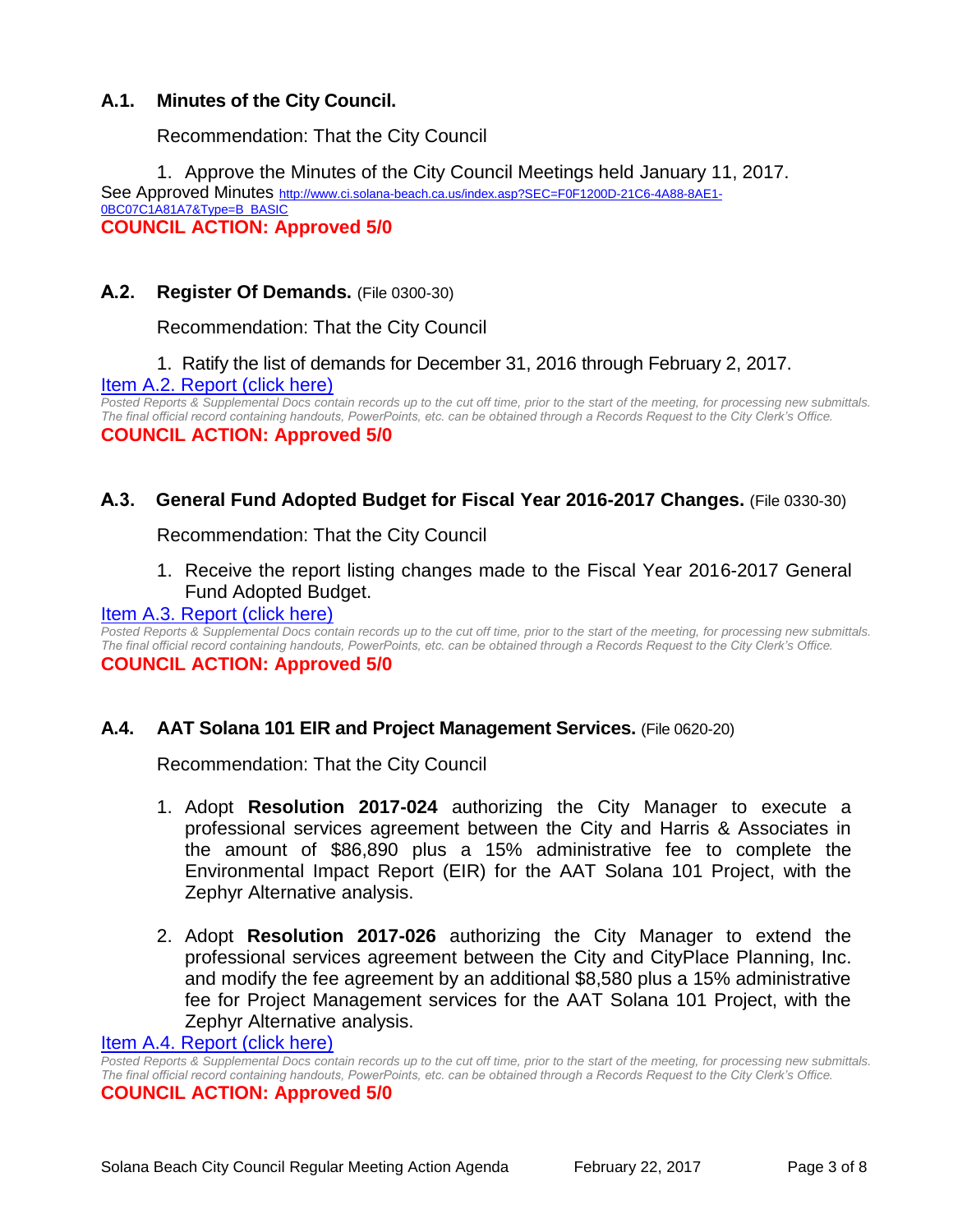## **A.5. Feather Acres Subdivision Map.** (File 0600-10 / 0600-20)

Recommendation: That the City Council

- 1. Adopt **Resolution 2017-021**:
	- a. Approving the Feather Acres final map.
	- b. Authorizing the City Engineer, City Attorney, City Treasurer and City Clerk to sign the final map.
	- c. Authorize the recordation of the final map.

#### [Item A.5. Report \(click here\)](https://solanabeach.govoffice3.com/vertical/Sites/%7B840804C2-F869-4904-9AE3-720581350CE7%7D/uploads/Item_A.5._Report_(click_here)_02-22-17.PDF)

Posted Reports & Supplemental Docs contain records up to the cut off time, prior to the start of the meeting, for processing new submittals. *The final official record containing handouts, PowerPoints, etc. can be obtained through a Records Request to the City Clerk's Office.*

**COUNCIL ACTION: Approved 5/0**

## **A.6. Construction Inspections of Bluff Retention Devices Services.** (File 0610-12)

Recommendation: That the City Council

## 1. Adopt **Resolution 2017-025**:

- a. Authorizing the City Manager to execute a professional service agreement with Geopacifica, Inc. for construction inspection of bluff retention devices paid for by property owner deposits.
- b. Authorizing the City Manager to extend the agreement for four additional one year terms, at the City's option.

#### [Item A.6. Report \(click here\)](https://solanabeach.govoffice3.com/vertical/Sites/%7B840804C2-F869-4904-9AE3-720581350CE7%7D/uploads/Item_A.6._Report_(click_here)_02-22-17.PDF)

*Posted Reports & Supplemental Docs contain records up to the cut off time, prior to the start of the meeting, for processing new submittals. The final official record containing handouts, PowerPoints, etc. can be obtained through a Records Request to the City Clerk's Office.* **COUNCIL ACTION: Approved 5/0**

## **A.7. Communications Infrastructure Maintenance Services.** (File 0190-60)

Recommendation: That the City Council

1. Adopt **Resolution 2017-013** authorizing the City Manager to amend the PSA with Salient networks for maintenance and upgrading of the City's communications systems in an amount totaling \$36,400 and to authorize the City Manager to execute amendments for up to 10% of the cost, should it be needed.

#### Item A.7. [Report \(click here\)](https://solanabeach.govoffice3.com/vertical/Sites/%7B840804C2-F869-4904-9AE3-720581350CE7%7D/uploads/Item_A.7._Report_(click_here)_02-22-17.PDF)

*Posted Reports & Supplemental Docs contain records up to the cut off time, prior to the start of the meeting, for processing new submittals. The final official record containing handouts, PowerPoints, etc. can be obtained through a Records Request to the City Clerk's Office.* **COUNCIL ACTION: Approved 5/0**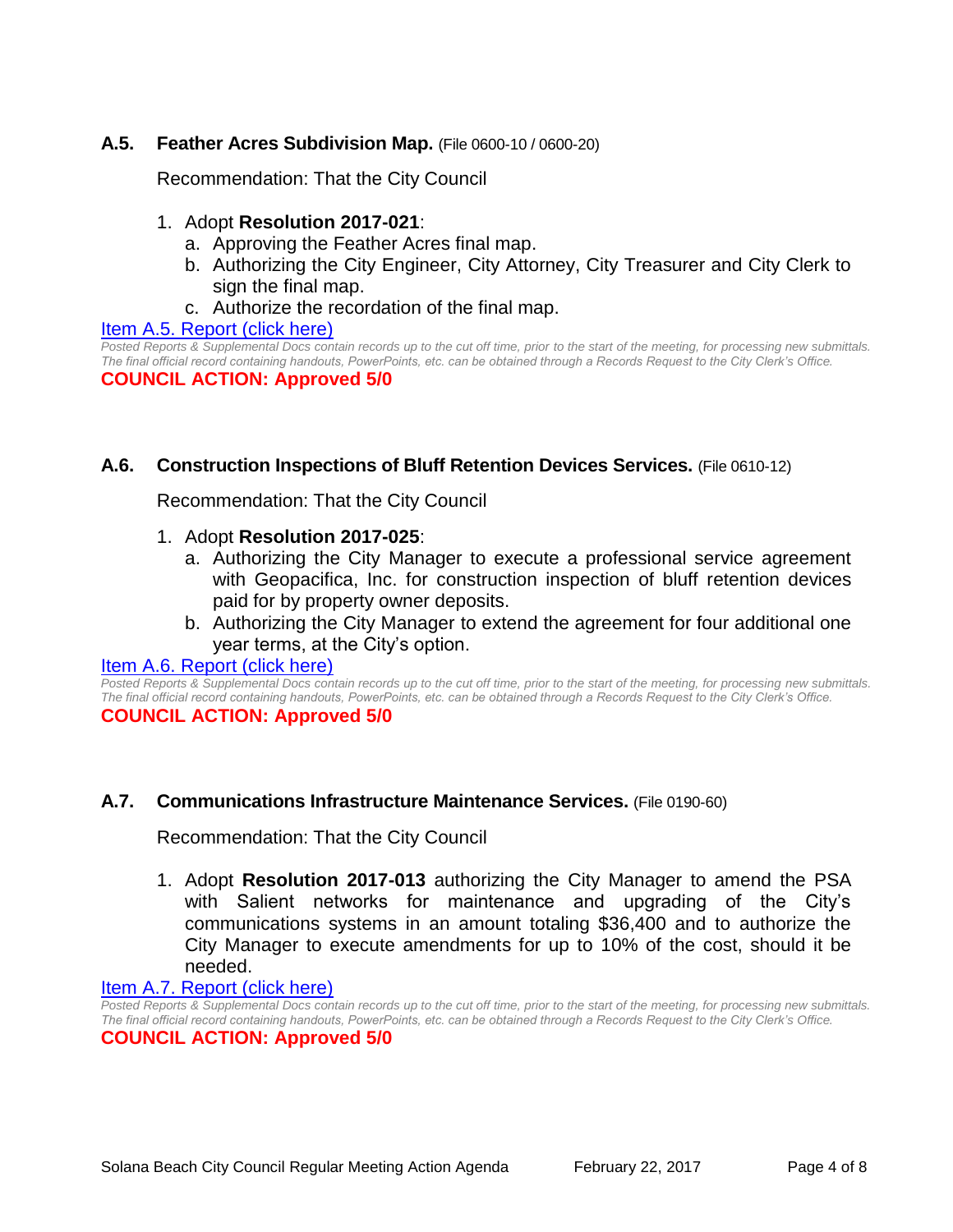## **A.8. Climate Action Commission Member Composition.** (File 0120-65)

Recommendation: That the City Council

1. Adopt **Resolution 2017-027** to modify the Climate Action Commission Council appointee membership composition.

[Item A.8. Report \(click here\)](https://solanabeach.govoffice3.com/vertical/Sites/%7B840804C2-F869-4904-9AE3-720581350CE7%7D/uploads/Item_A.8._Report_(click_here)_02-22-17.PDF)

*Posted Reports & Supplemental Docs contain records up to the cut off time, prior to the start of the meeting, for processing new submittals. The final official record containing handouts, PowerPoints, etc. can be obtained through a Records Request to the City Clerk's Office.* **COUNCIL ACTION: Approved 5/0**

## **A.9. Solana Beach Firefighters Association Salary Schedule Ratification.** (File 0530-30 )

Recommendation: That the City Council

1. Approve **Resolution 2017-030** ratifying the Fiscal Year 2016-2017 City of Solana Beach Fire Salary Schedule.

#### [Item A.9. Report \(click here\)](https://solanabeach.govoffice3.com/vertical/Sites/%7B840804C2-F869-4904-9AE3-720581350CE7%7D/uploads/Item_A.9._Report_(click_here)_02-22-17.PDF)

*Posted Reports & Supplemental Docs contain records up to the cut off time, prior to the start of the meeting, for processing new submittals. The final official record containing handouts, PowerPoints, etc. can be obtained through a Records Request to the City Clerk's Office.* **COUNCIL ACTION: Approved 5/0**

## **A.10. Emergency Storm Drain Repair at 631 Nardito Lane and 646 Nardo Avenue.** (File 0850-40)

Recommendation: That the City Council

- 1. Adopt **Resolution 2017-028**:
	- a. Receiving this report detailing the specifics of the emergency nature of this project.
	- b. Making a finding, based on substantial evidence set forth in the Staff Report, that the emergency would not permit a delay resulting from a competitive solicitation for bids, and that the action was necessary to respond to the emergency.
	- c. Ratifying the City Manager's decision for the emergency storm drain repairs located in a drainage easement between Nardito Lane and Nardo Avenue under the authority of Section 3.08.060 of the Solana Beach Municipal Code (SBMC) which states that the City Manager may make emergency purchases that exceed \$25,000 in response to conditions that endanger life, health or safety and that those emergency purchases are free from the provisions of Chapter 3.08 of the SBMC.
	- d. Authorizing the City Manager to pay all invoices associated with the emergency storm drain repairs located in the drainage easement between Nardito Lane and Nardo Avenue.

#### [Item A.10. Report \(click here\)](https://solanabeach.govoffice3.com/vertical/Sites/%7B840804C2-F869-4904-9AE3-720581350CE7%7D/uploads/Item_A.10._Report_(click_here)_02-22-17.PDF)

*Posted Reports & Supplemental Docs contain records up to the cut off time, prior to the start of the meeting, for processing new submittals. The final official record containing handouts, PowerPoints, etc. can be obtained through a Records Request to the City Clerk's Office.*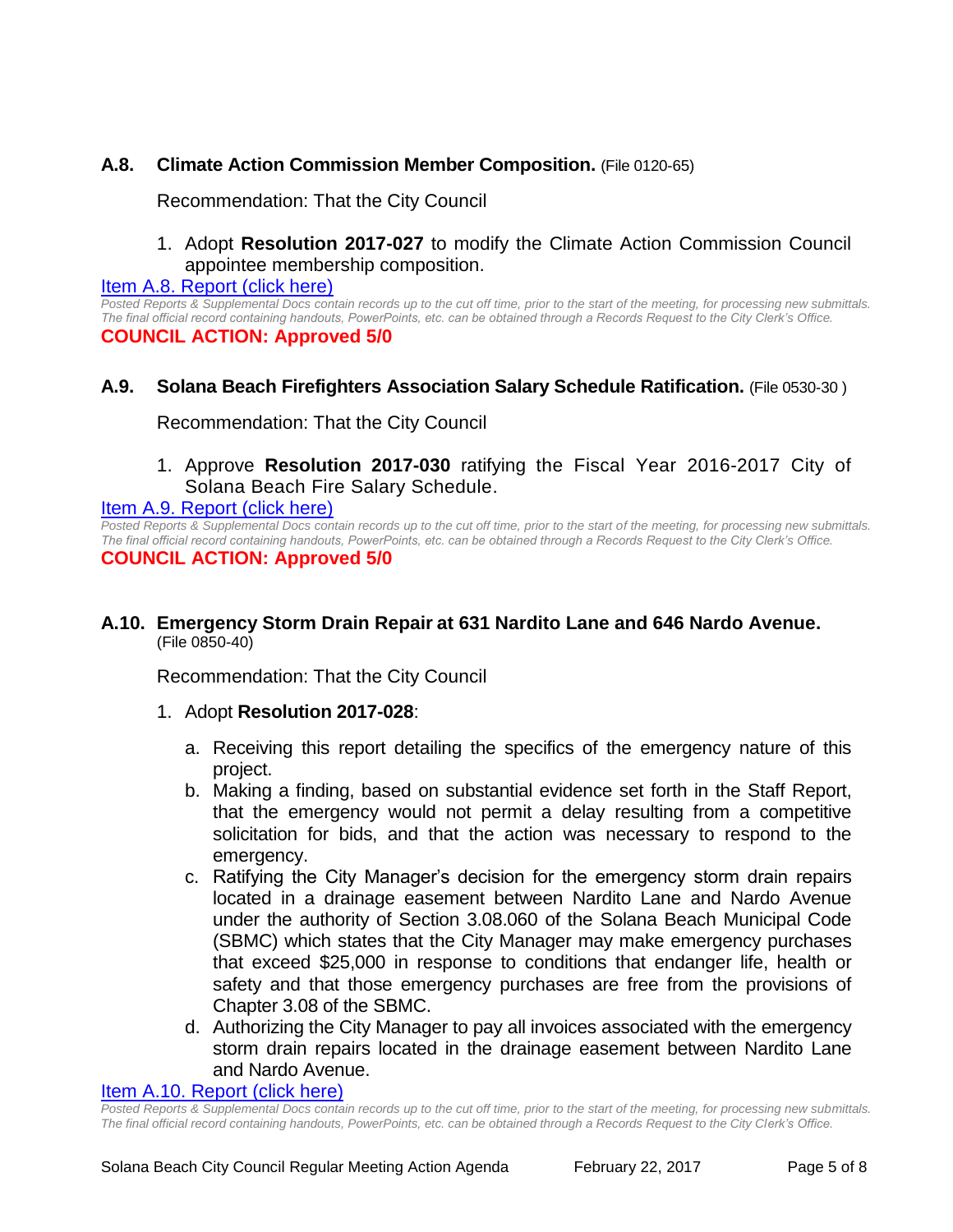## **COUNCIL ACTION: Approved 5/0**

## **C. STAFF REPORT**: (C.1.)

*Submit speaker slips to the City Clerk.*

## **C.1. Quarterly Investment Report.** (File 0350-44)

Recommendation: That the City Council

## 1. Accepts and files the Cash and Investment Report for the quarter ended December 31, 2016.

#### [Item C.1. Report \(click here\)](https://solanabeach.govoffice3.com/vertical/Sites/%7B840804C2-F869-4904-9AE3-720581350CE7%7D/uploads/Item_C.1._Report_(click_here)_02-22-17.PDF)

*Posted Reports & Supplemental Docs contain records up to the cut off time, prior to the start of the meeting, for processing new submittals. The final official record containing handouts, PowerPoints, etc. can be obtained through a Records Request to the City Clerk's Office.* No action necessary.

## **B. PUBLIC HEARINGS:** (B.1.)

This portion of the agenda provides citizens an opportunity to express their views on a specific issue as required by law after proper noticing by submitting a speaker slip (located on the back table) to the City Clerk. After considering all of the evidence, including written materials and oral testimony, the City Council must make a decision supported by findings and the findings must be supported by substantial evidence in the record. An applicant or designees for a private development/business project, for which the public hearing is being held, is allotted a total of fifteen minutes to speak, as per SBMC 2.04.210. A portion of the fifteen minutes may be saved to respond to those who speak in opposition. All other speakers have three minutes each. Please be aware of the timer light on the Council Dais.

#### **B.1. Public Hearing: 475 Pacific Ave., Applicant: Mansukhani, Case 17-15-28.** (File 0600-40)

The proposed project meets the minimum objective requirements under the LUP, SBMC, is consistent with the General Plan and may be found, as conditioned, to meet the discretionary findings required as discussed in this report to approve a Development Review Permit (DRP) and administratively issue a Structural Development Permit (SDP). Therefore, Staff recommends that the City Council:

- 1. Conduct the Public Hearing: Open the Public Hearing, Report Council Disclosures, Receive Public Testimony, and Close the Public Hearing.
- 2. Find the project exempt from the California Environmental Quality Act pursuant to Section 15301 of the State CEQA Guidelines; and
- 3. If the City Council makes the requisite findings and approves the project, adopt **Resolution 2017-019** conditionally approving a DRP and an administrative SDP to remodel an existing single family home with attached garage at 475 Pacific Avenue.

[Item B.1. Report \(click here\)](https://solanabeach.govoffice3.com/vertical/Sites/%7B840804C2-F869-4904-9AE3-720581350CE7%7D/uploads/Item_B.1._Report_(click_here)_02-22-17.PDF) [B.1. Updated Report #1](https://solanabeach.govoffice3.com/vertical/Sites/%7B840804C2-F869-4904-9AE3-720581350CE7%7D/uploads/B.1._Updated_Report_1_02-22-17.pdf) [B.1. Supplemental Documents](https://solanabeach.govoffice3.com/vertical/Sites/%7B840804C2-F869-4904-9AE3-720581350CE7%7D/uploads/B.1._Supplemental_Documents_updated_at_210pm_-_2-22-17.pdf) - R

*Posted Reports & Supplemental Docs contain records up to the cut off time, prior to the start of the meeting, for processing new submittals. The final official record containing handouts, PowerPoints, etc. can be obtained through a Records Request to the City Clerk's Office.*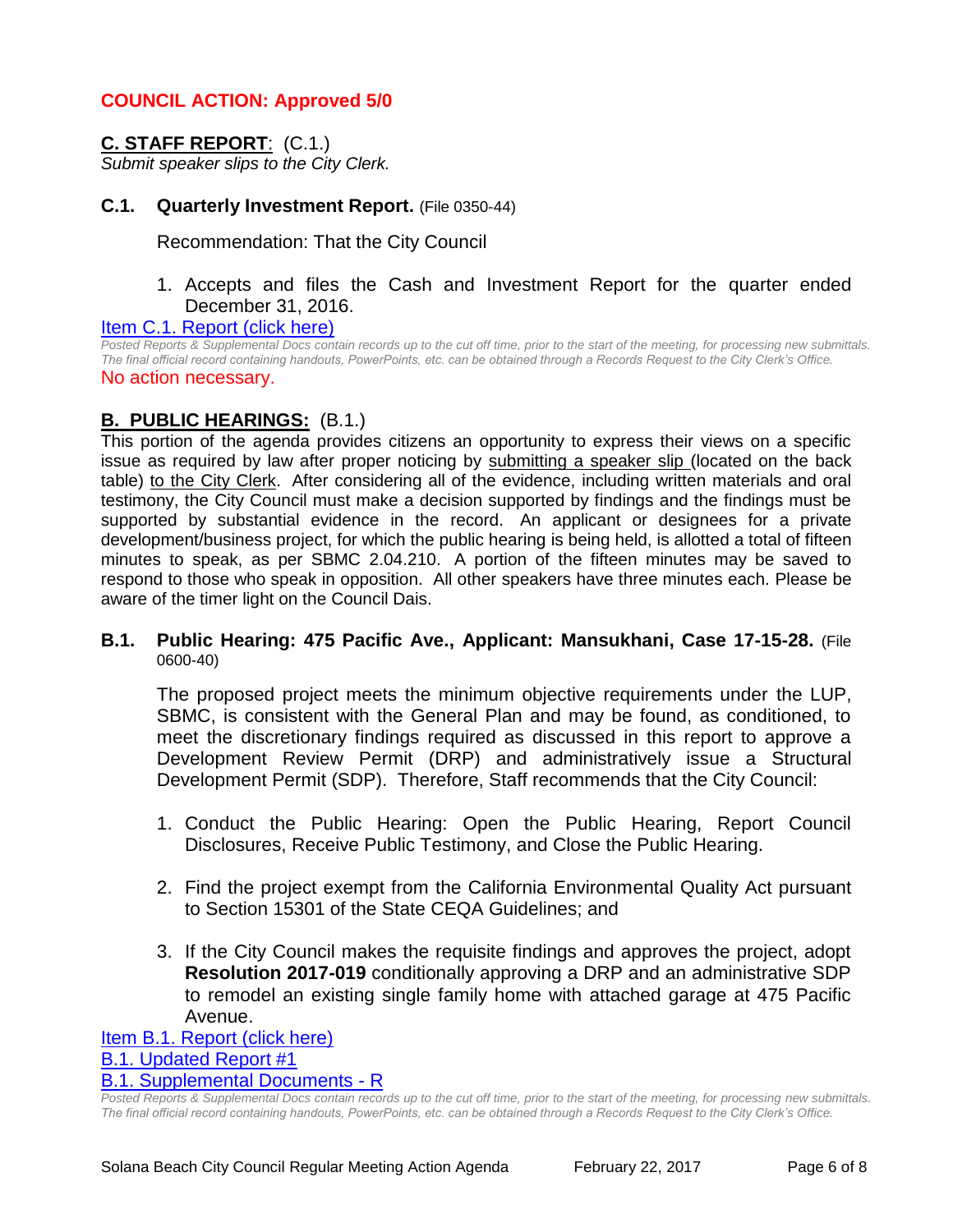## **COUNCIL ACTION: Approved 5/0 to close the public hearing.**

**COUNCIL ACTION: Approved 5/0**

### **C. STAFF REPORT**: (C.2.)

*Submit speaker slips to the City Clerk.*

## **C.2. Mid-Year Budget Adjustments for Fiscal Year 2016-17.** (File 0330-30)

Recommendation: That the City Council

## 1. Adopt **Resolution 2017-029** revising appropriations in the Fiscal Year 2016- 2017 Budget.

## [Item C.2. Report \(click here\)](https://solanabeach.govoffice3.com/vertical/Sites/%7B840804C2-F869-4904-9AE3-720581350CE7%7D/uploads/Item_C.2._Report_(click_here)_02-22-2017.pdf)

*Posted Reports & Supplemental Docs contain records up to the cut off time, prior to the start of the meeting, for processing new submittals. The final official record containing handouts, PowerPoints, etc. can be obtained through a Records Request to the City Clerk's Office.* **COUNCIL ACTION: Approved 5/0**

## **WORKPLAN COMMENTS:**

*Adopted June 8, 2016*

## **COMPENSATION & REIMBURSEMENT DISCLOSURE:**

GC: Article 2.3. Compensation: 53232.3. (a) Reimbursable expenses shall include, but not be limited to, meals, lodging, and travel. 53232.3 (d) Members of a legislative body shall provide brief reports on meetings attended at the expense of the local agency at the next regular meeting of the legislative body.

## **COUNCIL COMMITTEE REPORTS:**

## **Regional Committees: (outside agencies, appointed by this Council)**

- a. City Selection Committee (meets twice a year) Nichols (Edson, alternate).
- b. County Service Area 17 Marshall (Nichols, alternate).
- c. Escondido Creek Watershed Authority Marshall/Staff (no alternate).
- d. League of Ca. Cities' San Diego County Executive Committee Nichols (Edson, alternate) and any subcommittees.
- e. League of Ca. Cities' Local Legislative Committee Nichols (Edson, alternate)
- f. League of Ca. Cities' Coastal Cities Issues Group (CCIG) Nichols (Edson, alternate)
- g. North County Dispatch JPA Marshall (Edson, alternate).
- h. North County Transit District Edson (Nichols, alternate)
- i. Regional Solid Waste Association (RSWA) Nichols (Hegenauer, alternate).
- j. SANDAG Zito (Primary), Edson (1<sup>st</sup> alternate), Nichols (2<sup>nd</sup> alternate) and any subcommittees.
- k. SANDAG Shoreline Preservation Committee Zito (Hegenauer, alternate).
- l. San Dieguito River Valley JPA Hegenauer (Nichols, alternate).
- m. San Elijo JPA Marshall, Zito (City Manager, alternate).
- n. 22<sup>nd</sup> Agricultural District Association Community Relations Committee Marshall, Edson.

## **Standing Committees: (All Primary Members)** *(Permanent Committees)*

- a. Business Liaison Committee Zito, Edson.
- b. Highway 101 / Cedros Ave. Development Committee Edson, Nichols.
- c. Fire Dept. Management Governance & Organizational Evaluation Edson, Hegenauer
- d. I-5 Construction Committee Zito, Edson.
- e. Parks and Recreation Committee Nichols, Zito